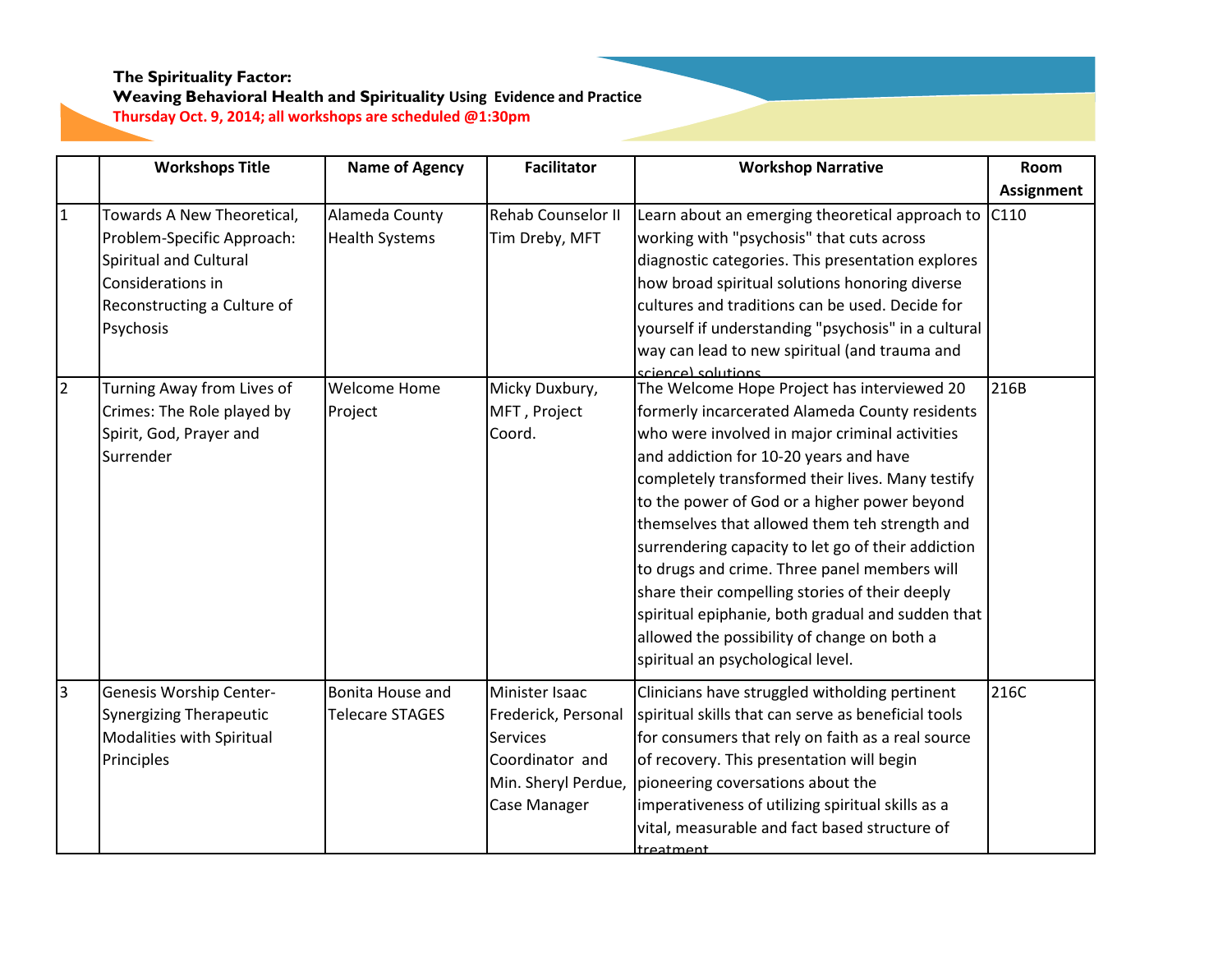#### **The Spirituality Factor: Weaving Behavioral Health and Spirituality Using Evidence and Practice Thursday Oct. 9, 2014; all workshops are scheduled @1:30pm**

|                         | <b>Workshops Title</b>                                                                                                 | <b>Name of Agency</b>                                                                    | <b>Facilitator</b>                                                           | <b>Workshop Narrative</b>                                                                                                                                                                                                                                                                                                       | Room             |
|-------------------------|------------------------------------------------------------------------------------------------------------------------|------------------------------------------------------------------------------------------|------------------------------------------------------------------------------|---------------------------------------------------------------------------------------------------------------------------------------------------------------------------------------------------------------------------------------------------------------------------------------------------------------------------------|------------------|
|                         |                                                                                                                        |                                                                                          |                                                                              |                                                                                                                                                                                                                                                                                                                                 | Assignment       |
| $\overline{\mathbf{4}}$ | The Clergy Academy: The Spirit LA County DMH<br>of Innovation                                                          |                                                                                          | Adrienne Cedro<br>Hament, LCSW,<br>Training<br>Coordinator, Board<br>Liaison | This presentation will be on the development of<br>the Clergy Academy as a program of the Los<br>Angeles County Department of Mental<br>Health(LACDMH). It will be an exploration of an<br>innovative mental health prevention programs.                                                                                        | 216D             |
| 5                       | <b>Balance of Spiritual Practices</b><br>and Emotional Wellness in the<br>South Asian Population                       | <b>Hume Center</b>                                                                       | Ramandeep Kular,<br><b>PhD Clinical</b><br>Psychologist/<br>Program Manager  | This presentation will focus on how to work with<br>the South Asian community. It will discuss various<br>aspects of the program and types of services. The<br>main focus will be how to work with this<br>community by using a prevetative model. It will<br>highlight culture, spirituality, stigma, and psycho-<br>education | C <sub>203</sub> |
| $6\overline{6}$         | Mindfulness and Compassion<br><b>Coping Skills: For Adolescents</b><br>Girls                                           | San Mateo County<br>Behavioral Health and Breton, MFT II and<br><b>Recovery Services</b> | Gabriella<br>Diane Marquez,<br>MFT II - Therapists                           | To create an atmosphere of trust and acceptance C204<br>so that adolescents can learn how to get in touch<br>with their inner spiritual self, through<br>mindfulness, compassion and yoga based<br>exercises. These exercises re wire brain to<br>enhance Mental Health and Wellness.                                           |                  |
| $\overline{7}$          | Spirituality: Creating a safe<br>place for spiritual exploration<br>in an in-patient hospital? Yes, it<br>can be done. | <b>Villa Fairmont MHRC</b>                                                               | Marti Winterhalter,<br>Director, Tan<br>Hutchinson                           | The integration of spirituality as a component of<br>an in patient based recovery program for those<br>who have been diagnosed with serious mental<br>health challenges. Providing a forum to meet an<br>individual spiritual needs, is key to creating a<br>safe, welcoming, and healing envorinment.                          | C205             |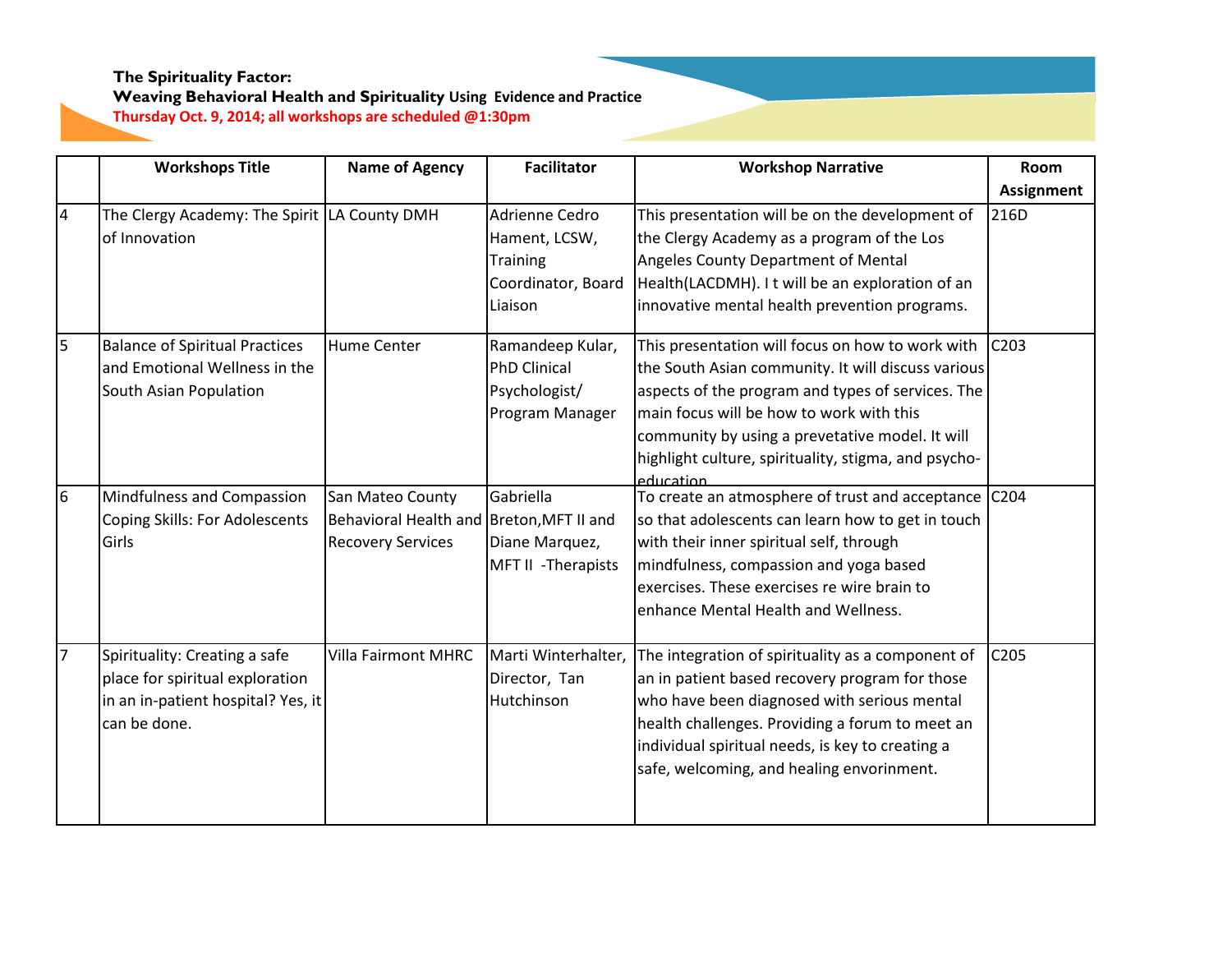#### **Weaving Behavioral Health and Spirituality Using Evidence and Practice Thursday Oct. 9, 2014; all workshops are scheduled @1:30pm**

**Workshop Narrative | Room Assignment Workshops Title Name of Agency Facilitator** 8 Reflections: Thinking About **Spirituality** San Mateo County Behavioral Health and R.N, Co-Chair of Recovery Services Chase Montara, Spirituality Initiative was developed on spiritual principles such as of Office of Diversity and Equity of the curriculum and facilitator of the pilot grops To bring spirituality into the San Mateo County Behavioral Health System, a six-week curriculum hope, gratitude, listening and service. The author will discuss content, process, challenges and lessons learned about these "reflections" groups. C208 9 The Old Testament: Promoting Understanding, Hope and Compassion in Suicide Prevention Crisis Support Group of Alameda County Cristina Rita, MA, Community Education Program Coordinator In this workshop Faith Leaders will learn how their role as a spiritual leader is vital in helping a suicidal person regain the meaning and hope in their lives. Attendees will learn statistical facts related to suicide, suicide warning signs, risk factors and protective factors and how to speack with someone at risk for suicide. We will also have discussion on biblical narratives that relate to suicide and how they can be used to demonstrate hope and recover from a suicidal crisis. C213 10 Spiritual Experience and Affirmation of Personhood in Women Latino Commission Rev. Abraham Ruelas, PhD, Chairperson, Board of Directors An exploration of how spiritual experience, especially in the holiness and Pentecostal faith traditions, impacts women's sense of personhood and purpose. The role of this spiritual experience as women encounter gender-restricted roles within faith communities, and grapple with the tension between faith and treatment, will also be examined. C214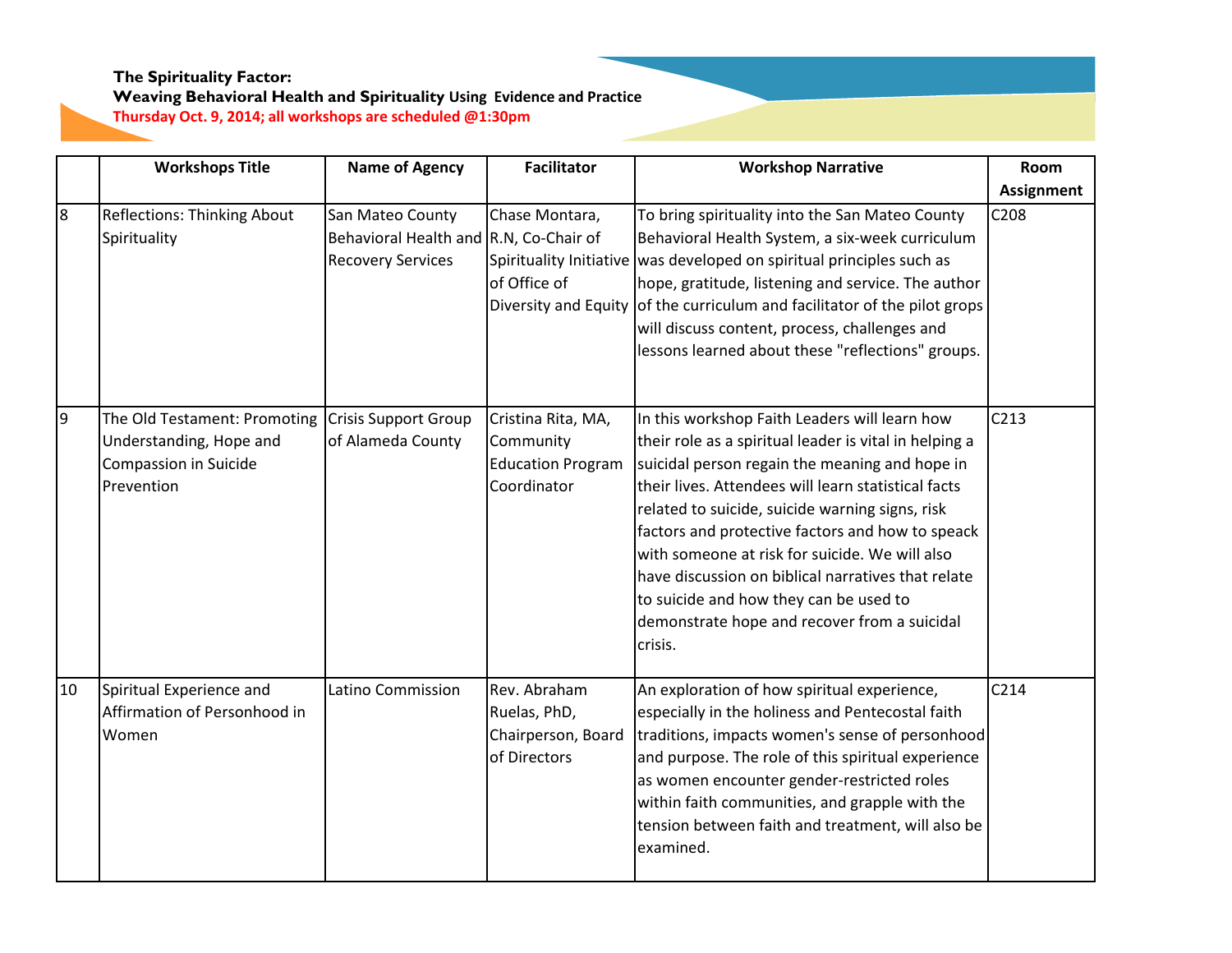## **Weaving Behavioral Health and Spirituality Using Evidence and Practice**

**Thursday Oct. 9, 2014; all workshops are scheduled @1:30pm**

|    | <b>Workshops Title</b>                                                                                                        | <b>Name of Agency</b>               | <b>Facilitator</b>                                                                                                                  | <b>Workshop Narrative</b>                                                                                                                                                                                                                                                                                                                                                | <b>Room</b>       |
|----|-------------------------------------------------------------------------------------------------------------------------------|-------------------------------------|-------------------------------------------------------------------------------------------------------------------------------------|--------------------------------------------------------------------------------------------------------------------------------------------------------------------------------------------------------------------------------------------------------------------------------------------------------------------------------------------------------------------------|-------------------|
|    |                                                                                                                               |                                     |                                                                                                                                     |                                                                                                                                                                                                                                                                                                                                                                          | <b>Assignment</b> |
| 11 | Discovering the Power of<br>"Heart Center" through Art and<br>Movement                                                        | Arts Unity Movement Roberta Wetzel- | Walter, MA, ATR,<br><b>BC and Coleen</b><br>Lorenz, MA, BC-<br>DMT, CGP, Artistic<br>Director, Founder,<br>President                | The focus of this workshop is to discover and<br>realize the "heart center" as a doorway into<br>empathy, higher awareness, and peaceful<br>connection with self and others. Guided<br>visualization, movement exploration, and art will<br>be presented to create a direct experience and<br>understanding of the power of the "heart<br>center".                       | 216A              |
| 12 | Healing the Self within Spiritual CA. Inst. Of Integral<br>Emergency: A Discussion with<br><b>Graduate Students from CIIS</b> | Studies (CIIS)                      | Naas Siddiqui, BA,<br>Graduate Student<br>and Steven Fidel,<br>MS a 3rd year<br>candidate for<br>Master's in Integral<br>Counseling | Three graduate students from the California<br>Institute of Integral Studies will present personal<br>experience with the phenomenon of spiritual<br>emergence, their frustations with the social and<br>standard medical model's pathologizing of the<br>experience, and suggest ways to improve the<br>delivery of psycho-spiritual wellness and<br>recovery.          | C215              |
| 13 | Using Music and Sound to Heal The Light Within<br>Through the Chakras                                                         | Therapy                             | BC, Board Certified<br>Music Therapist-                                                                                             | Anneli Virkhaus, MT-Learn how your thoughts, emotions, and rality<br>are all connected and can be affected by music<br>and sound and how balancing your own energy<br>centers can positively affect your mental health.<br>In this session you will experience firsthand how<br>sound can affect your sense of physical,<br>emotional, mental, and spiritual well-being. | C122              |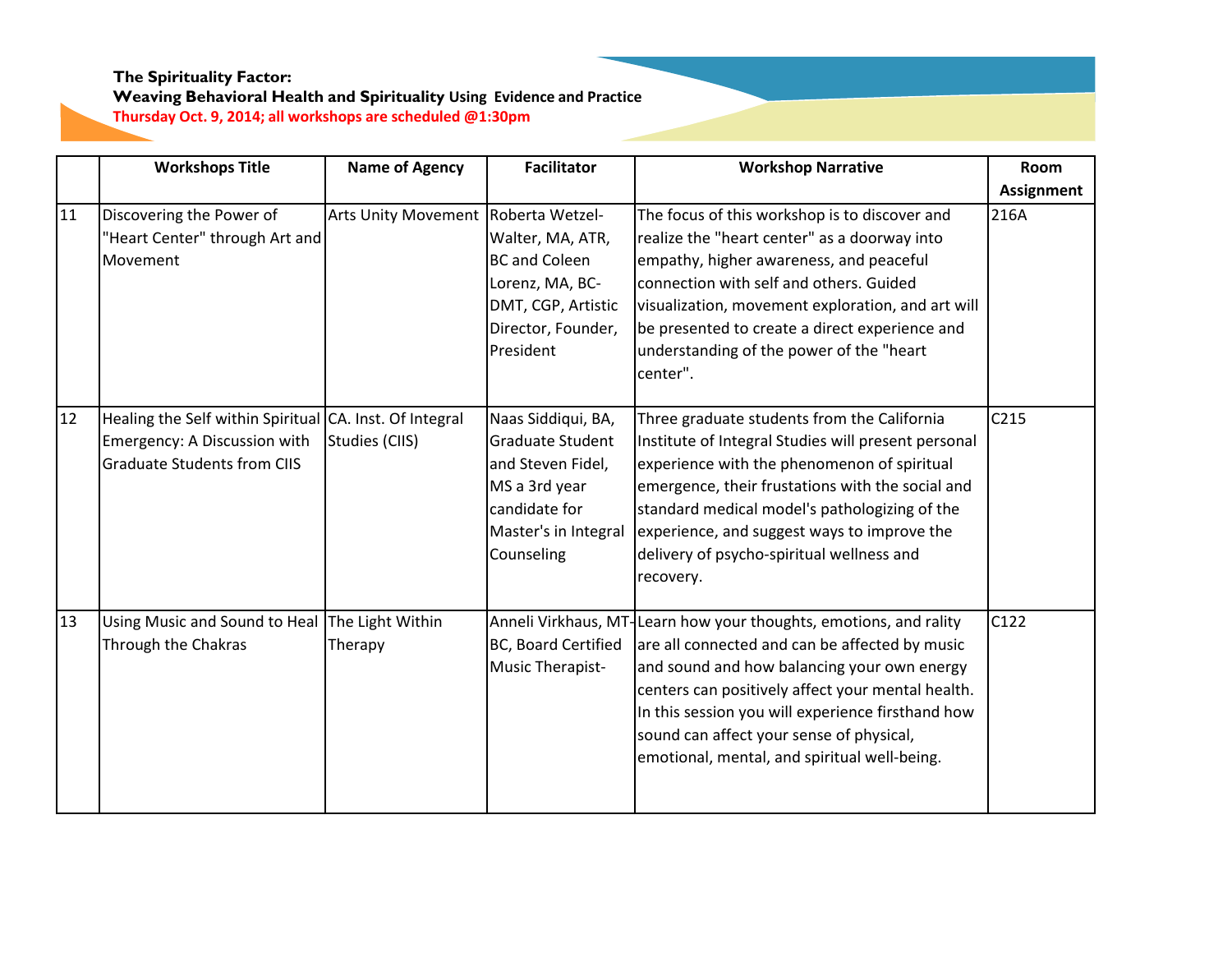# **Weaving Behavioral Health and Spirituality Using Evidence and Practice**

**Thursday Oct. 9, 2014; all workshops are scheduled @1:30pm**

|    | <b>Workshops Title</b>                | <b>Name of Agency</b>                | <b>Facilitator</b>        | <b>Workshop Narrative</b>                                                  | Room               |
|----|---------------------------------------|--------------------------------------|---------------------------|----------------------------------------------------------------------------|--------------------|
|    |                                       |                                      |                           |                                                                            | Assignment         |
| 14 | Where is Home for the Pan             | Maafa San Francisco                  |                           | Wanda Sabir, Depth Jackie Robinson is known for his civil rights           | C <sub>210</sub>   |
|    | American as Exemplified               | <b>Bay Area</b>                      | Psychology, Co-           | activism in sports. What is not interrogated                               |                    |
|    | through the Baseball                  |                                      | founder/CEO               | enough is the metaphor of homebase and how it                              |                    |
|    | Metaphor, Jackie Robinson and         |                                      |                           | was residency in a spiritual "home" that enabled                           |                    |
|    | Home Plate?                           |                                      |                           | him to transcend the tyranny of American racism                            |                    |
|    |                                       |                                      |                           | in the locker room, on the field and in the                                |                    |
|    |                                       |                                      |                           | dugout.                                                                    |                    |
| 15 | The Motherline: Healing               |                                      | Regina Lynne              | Motherline work assists and supports the naming $C211$                     |                    |
|    | Female Lineage Trauma                 |                                      | Wallace-Workshop          | of female-identified trauma and systemic                                   |                    |
|    | Through Ritual and the                |                                      |                           | Facilitator/ Ritualist   oppression using ancestral, cultural, historical, |                    |
|    | <b>Creative Arts</b>                  |                                      |                           | political, socio-economic, and eco-social                                  |                    |
|    |                                       |                                      |                           | framework. Subsequently, the use of ritual and                             |                    |
|    |                                       |                                      |                           | restorative practices when applied within the                              |                    |
|    |                                       |                                      |                           | mind, body-heart, spirit construct fosters self-                           |                    |
|    |                                       |                                      |                           | empowerment, agency and resiliency.                                        |                    |
|    |                                       |                                      |                           |                                                                            |                    |
|    |                                       |                                      |                           |                                                                            |                    |
| 16 | <b>Embracing Spiritual Practices-</b> | Alameda County                       | Jay Mahler,               | POCC will provide a multi-cultural consumer                                | Family Life        |
|    | The Significance and                  | <b>BHCS Pool of</b>                  | Wellness                  | perspective about their spiritual experiences                              | <b>Center Main</b> |
|    | Importance to Recovering              | Consumer Champions Coordinator, BHCS |                           | encompassing altered states outlining spiritual                            | Auditorium         |
|    | Consumers                             | (POCC)                               | <b>CED Consultant and</b> | practices and involvement with faith                                       |                    |
|    |                                       |                                      | Yaffa Alter,              | communities. A review of CIMH survey regarding                             |                    |
|    |                                       |                                      | Independent               | spirituality and an updated report of findings for                         |                    |
|    |                                       |                                      | Contractor                | spirituality initiatives in other counties will also                       |                    |
|    |                                       |                                      |                           | be included.                                                               |                    |
|    |                                       |                                      |                           |                                                                            |                    |